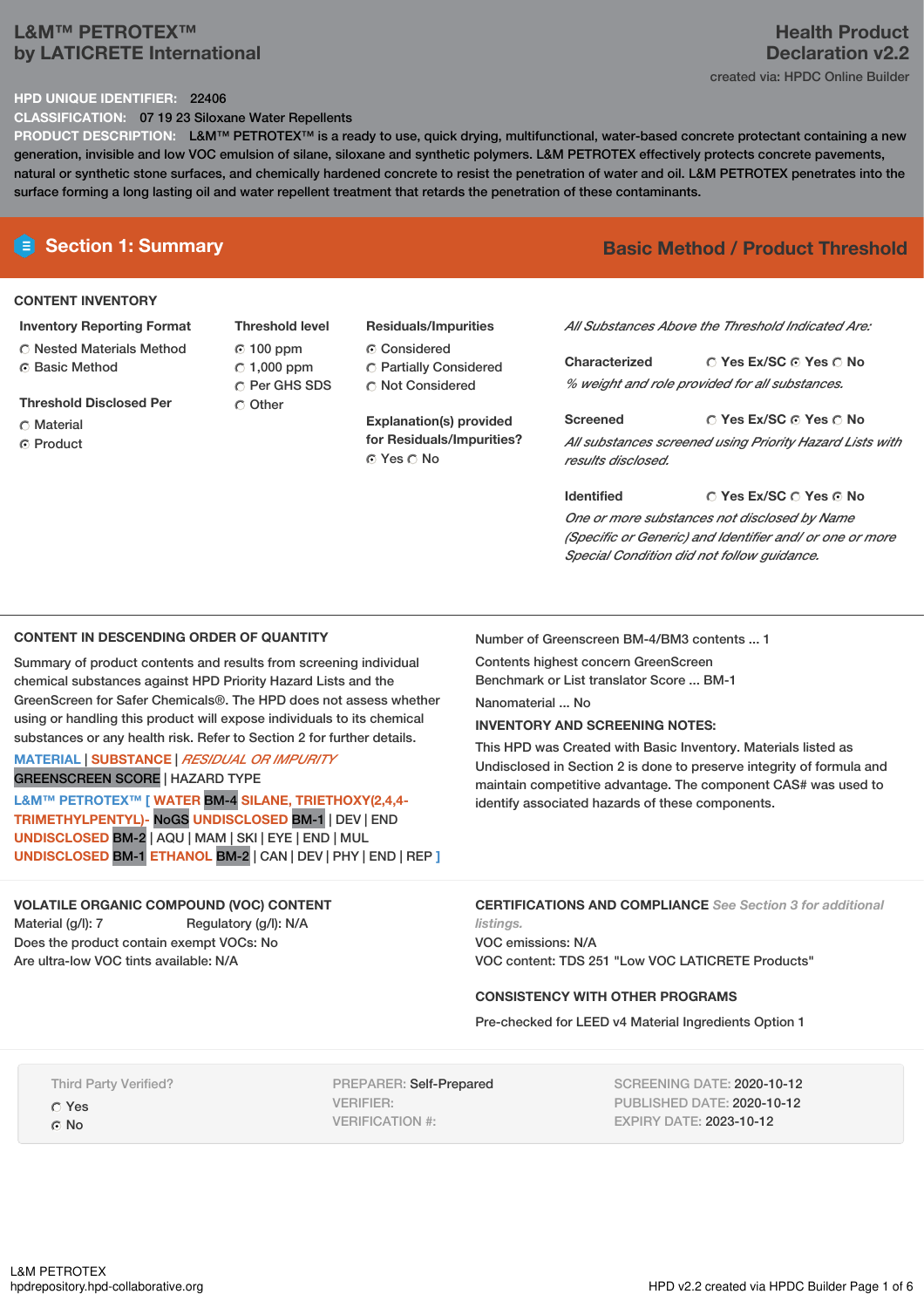This section lists contents in a product based on specific threshold(s) and reports detailed health information including hazards. This HPD uses the *inventory method indicated above, which is one of three possible methods:*

- *Basic Inventory method with Product-level threshold.*
- *Nested Material Inventory method with Product-level threshold*
- *Nested Material Inventory method with individual Material-level thresholds*

Definitions and requirements for the three inventory methods and requirements for each data field can be found in the HPD Open Standard version *2.2, available on the HPDC website at: [www.hpd-collaborative.org/hpd-2-2-standard](https://www.hpd-collaborative.org/hpd-2-2-standard)*

| <b>L&amp;M™ PETROTEX™</b>                 |                                                                                                                                    |          |                 |                                      |                                                    |                |
|-------------------------------------------|------------------------------------------------------------------------------------------------------------------------------------|----------|-----------------|--------------------------------------|----------------------------------------------------|----------------|
| PRODUCT THRESHOLD: 100 ppm                | RESIDUALS AND IMPURITIES CONSIDERED: Yes                                                                                           |          |                 |                                      |                                                    |                |
| potentially greater than 100 ppm.         | RESIDUALS AND IMPURITIES NOTES: Residuals and impurities are measured by quantitative methods and are only displayed when they are |          |                 |                                      |                                                    |                |
|                                           | OTHER PRODUCT NOTES: See SDS at www.laticrete.com for occupational exposure information.                                           |          |                 |                                      |                                                    |                |
| <b>WATER</b>                              |                                                                                                                                    |          |                 |                                      |                                                    | ID: 7732-18-5  |
|                                           | HAZARD SCREENING METHOD: Pharos Chemical and Materials Library HAZARD SCREENING DATE: 2020-10-12                                   |          |                 |                                      |                                                    |                |
| $\%: 90,0000 - 98,0000$                   | <b>GS: BM-4</b>                                                                                                                    | RC: None |                 | NANO: No                             | <b>SUBSTANCE ROLE: Diluent</b>                     |                |
| <b>HAZARD TYPE</b>                        | <b>AGENCY AND LIST TITLES</b>                                                                                                      |          |                 | <b>WARNINGS</b>                      |                                                    |                |
| None found                                |                                                                                                                                    |          |                 |                                      | No warnings found on HPD Priority Hazard Lists     |                |
|                                           | SUBSTANCE NOTES: The amount of this component may vary based on the plant of manufacture.                                          |          |                 |                                      |                                                    |                |
|                                           |                                                                                                                                    |          |                 |                                      |                                                    |                |
| SILANE, TRIETHOXY(2,4,4-TRIMETHYLPENTYL)- |                                                                                                                                    |          |                 |                                      |                                                    | ID: 35435-21-3 |
|                                           | HAZARD SCREENING METHOD: Pharos Chemical and Materials Library HAZARD SCREENING DATE: 2020-10-12                                   |          |                 |                                      |                                                    |                |
| %: $1,0000 - 3,0000$                      | <b>GS: NoGS</b>                                                                                                                    |          |                 |                                      | RC: None NANO: No SUBSTANCE ROLE: Water resistance |                |
| <b>HAZARD TYPE</b>                        | <b>AGENCY AND LIST TITLES</b>                                                                                                      |          |                 | <b>WARNINGS</b>                      |                                                    |                |
| None found                                |                                                                                                                                    |          |                 |                                      | No warnings found on HPD Priority Hazard Lists     |                |
|                                           | SUBSTANCE NOTES: The amount of this component may vary based on the plant of manufacture.                                          |          |                 |                                      |                                                    |                |
|                                           |                                                                                                                                    |          |                 |                                      |                                                    |                |
| <b>UNDISCLOSED</b>                        |                                                                                                                                    |          |                 |                                      |                                                    |                |
|                                           | HAZARD SCREENING METHOD: Pharos Chemical and Materials Library HAZARD SCREENING DATE: 2020-10-12                                   |          |                 |                                      |                                                    |                |
| %: $0.1000 - 0.5000$                      | $GS:$ BM-1                                                                                                                         |          |                 | RC: None NANO: No                    | <b>SUBSTANCE ROLE: Water resistance</b>            |                |
| <b>HAZARD TYPE</b>                        | <b>AGENCY AND LIST TITLES</b>                                                                                                      |          |                 | <b>WARNINGS</b>                      |                                                    |                |
| <b>DEVELOPMENTAL</b>                      | US NIH - Reproductive & Developmental<br>Monographs                                                                                |          | <b>Toxicity</b> |                                      | Clear Evidence of Adverse Effects - Developmental  |                |
| <b>ENDOCRINE</b>                          | <b>TEDX - Potential Endocrine Disruptors</b>                                                                                       |          |                 | <b>Potential Endocrine Disruptor</b> |                                                    |                |
| <b>DEVELOPMENTAL</b>                      | CA EPA - Prop 65                                                                                                                   |          |                 | Developmental toxicity               |                                                    |                |
|                                           | SUBSTANCE NOTES: The amount of this component may vary based on the plant of manufacture. This product is shown as undisclosed to  |          |                 |                                      |                                                    |                |

preserve integrity of formula and maintain competitive advantage. The component CAS# was used to identify associated hazards.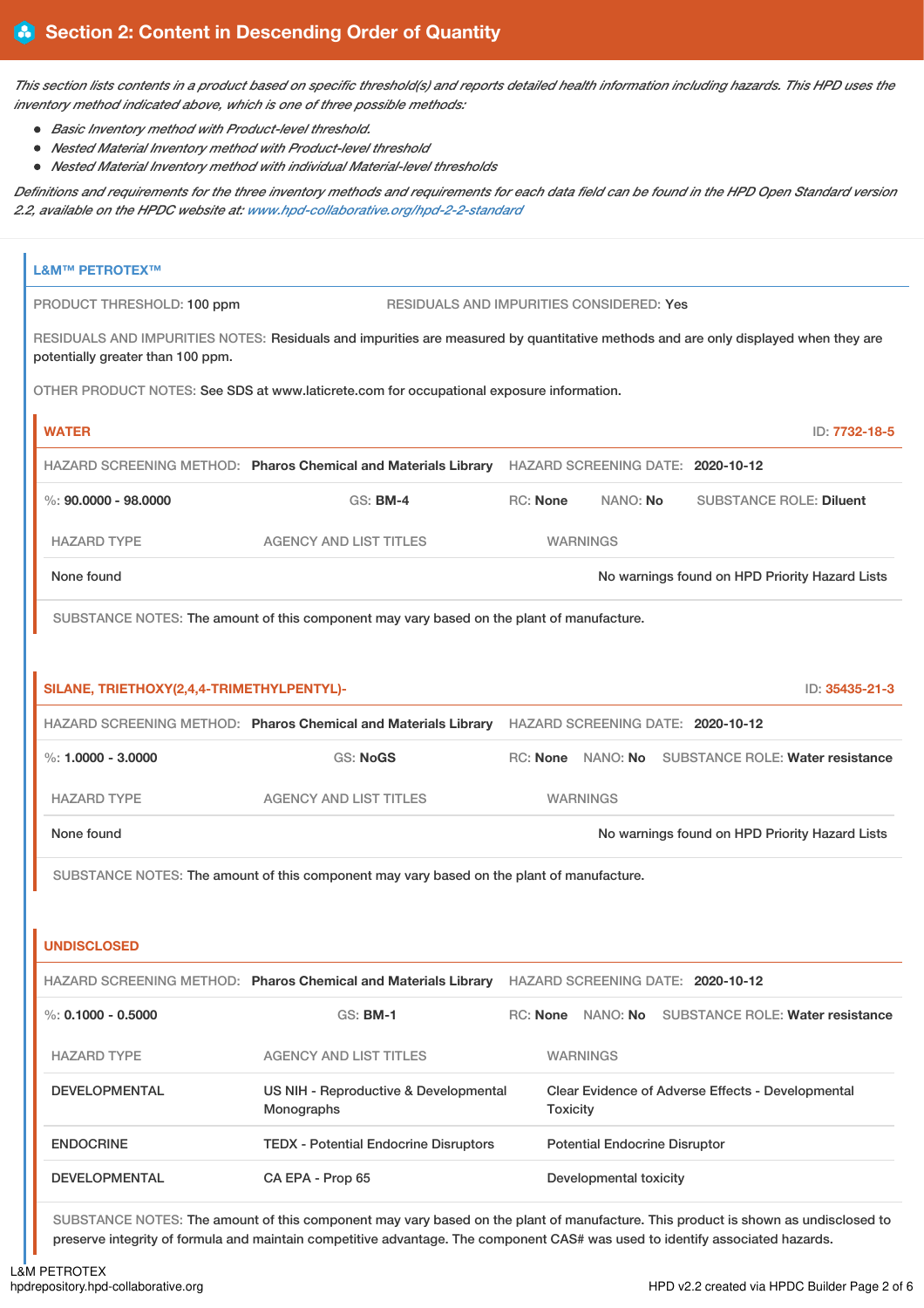# **UNDISCLOSED**

|                        | HAZARD SCREENING METHOD: Pharos Chemical and Materials Library |                 |                 | HAZARD SCREENING DATE: 2020-10-12     |                                                             |
|------------------------|----------------------------------------------------------------|-----------------|-----------------|---------------------------------------|-------------------------------------------------------------|
| %: $0.0400 - 0.0600$   | <b>GS: BM-2</b>                                                | <b>RC:</b> None |                 | NANO: No                              | <b>SUBSTANCE ROLE: Biocide</b>                              |
| <b>HAZARD TYPE</b>     | <b>AGENCY AND LIST TITLES</b>                                  |                 | <b>WARNINGS</b> |                                       |                                                             |
| <b>ACUTE AQUATIC</b>   | EU - GHS (H-Statements)                                        |                 |                 | H400 - Very toxic to aquatic life     |                                                             |
| <b>CHRON AQUATIC</b>   | EU - GHS (H-Statements)                                        |                 |                 |                                       | H410 - Very toxic to aquatic life with long lasting effects |
| <b>MAMMALIAN</b>       | EU - GHS (H-Statements)                                        |                 |                 | H <sub>301</sub> - Toxic if swallowed |                                                             |
| <b>MAMMALIAN</b>       | EU - GHS (H-Statements)                                        |                 |                 | H311 - Toxic in contact with skin     |                                                             |
| <b>SKIN IRRITATION</b> | EU - GHS (H-Statements)                                        |                 |                 |                                       | H314 - Causes severe skin burns and eye damage              |
| <b>SKIN SENSITIZE</b>  | EU - GHS (H-Statements)                                        |                 |                 |                                       | H317 - May cause an allergic skin reaction                  |
| <b>EYE IRRITATION</b>  | EU - GHS (H-Statements)                                        |                 |                 | H318 - Causes serious eye damage      |                                                             |
| <b>MAMMALIAN</b>       | EU - GHS (H-Statements)                                        |                 |                 | H330 - Fatal if inhaled               |                                                             |
| <b>ENDOCRINE</b>       | <b>TEDX - Potential Endocrine Disruptors</b>                   |                 |                 | <b>Potential Endocrine Disruptor</b>  |                                                             |
| <b>MULTIPLE</b>        | German FEA - Substances Hazardous to<br>Waters                 |                 |                 | Class 3 - Severe Hazard to Waters     |                                                             |
| <b>SKIN SENSITIZE</b>  | <b>MAK</b>                                                     |                 |                 |                                       | Sensitizing Substance Sh - Danger of skin sensitization     |

SUBSTANCE NOTES: The amount of this component may vary based on plant of manufacture. This product is shown as undisclosed to preserve integrity of formula and maintain competitive advantage. The component CAS# was used to identify associated hazards.

## **UNDISCLOSED**

|                        | HAZARD SCREENING METHOD: Pharos Chemical and Materials Library | HAZARD SCREENING DATE: 2020-10-12 |                 |                                                   |
|------------------------|----------------------------------------------------------------|-----------------------------------|-----------------|---------------------------------------------------|
| $\%$ : 0.0100 - 0.0500 | <b>GS: BM-1</b>                                                |                                   |                 | RC: None NANO: No SUBSTANCE ROLE: Polymer species |
| <b>HAZARD TYPE</b>     | AGENCY AND LIST TITLES                                         |                                   | <b>WARNINGS</b> |                                                   |
| None found             |                                                                |                                   |                 | No warnings found on HPD Priority Hazard Lists    |

SUBSTANCE NOTES: The amount of this component may vary based on the plant of manufacture. This product is shown as undisclosed to preserve integrity of formula and maintain competitive advantage. The component CAS# was used to identify associated hazards.

| <b>ETHANOL</b>       |                                                                                                  |          |          | ID: 64-17-5             |
|----------------------|--------------------------------------------------------------------------------------------------|----------|----------|-------------------------|
|                      | HAZARD SCREENING METHOD: Pharos Chemical and Materials Library HAZARD SCREENING DATE: 2020-10-12 |          |          |                         |
| %: $0.0000 - 5.0000$ | $GS:$ BM-2                                                                                       | RC: None | NANO: No | SUBSTANCE ROLE: Solvent |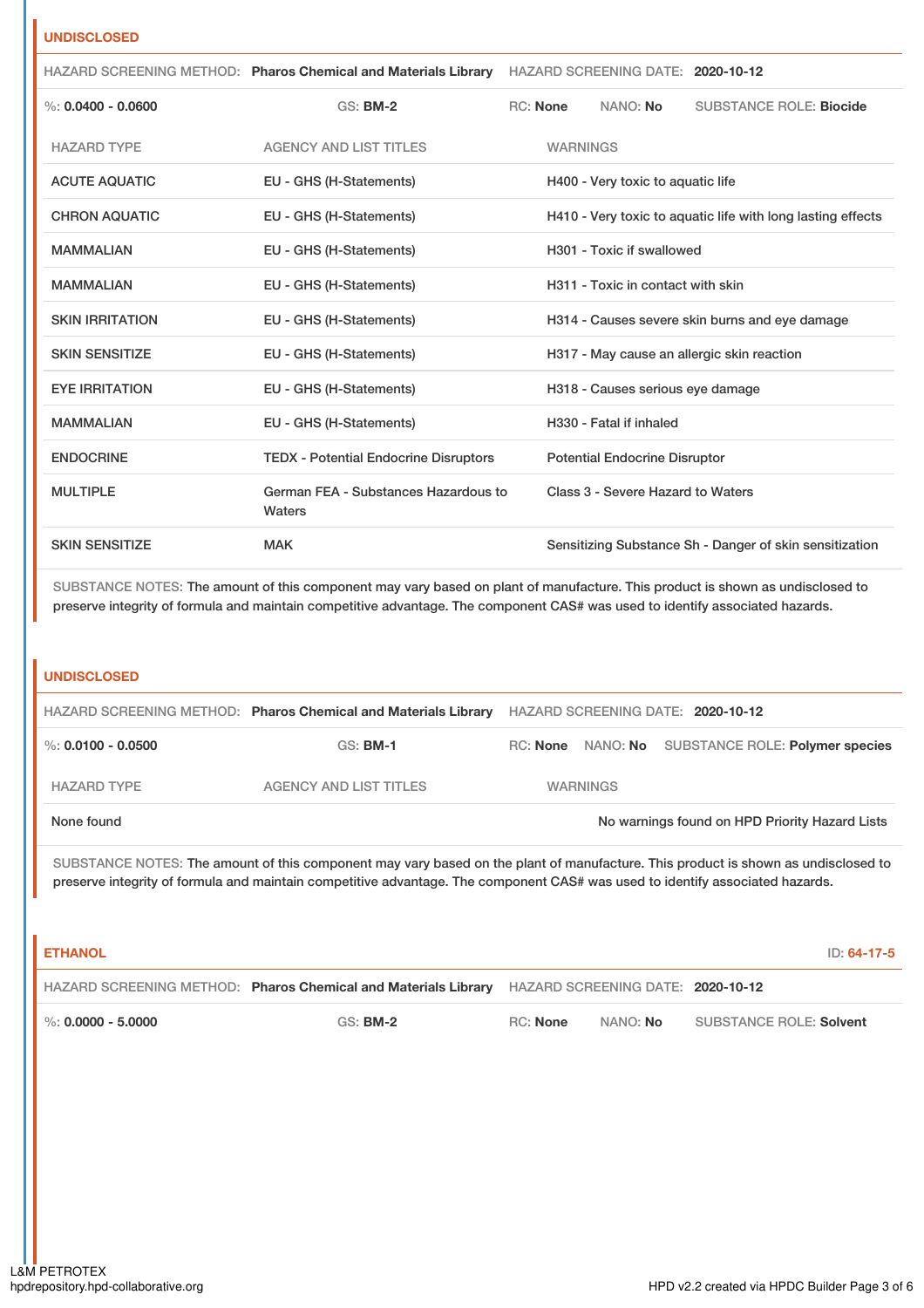| <b>HAZARD TYPE</b>         | <b>AGENCY AND LIST TITLES</b>                | <b>WARNINGS</b>                                                                         |
|----------------------------|----------------------------------------------|-----------------------------------------------------------------------------------------|
| <b>CANCER</b>              | <b>IARC</b>                                  | Group 1 - Agent is Carcinogenic to humans                                               |
| <b>CANCER</b>              | CA EPA - Prop 65                             | Carcinogen - specific to chemical form or exposure<br>route                             |
| <b>CANCER</b>              | <b>MAK</b>                                   | Carcinogen Group 5 - Genotoxic carcinogen with very<br>slight risk under MAK/BAT levels |
| <b>DEVELOPMENTAL</b>       | CA EPA - Prop 65                             | Developmental - specific to chemical form or exposure<br>route                          |
| PHYSICAL HAZARD (REACTIVE) | EU - GHS (H-Statements)                      | H225 - Highly flammable liquid and vapour                                               |
| <b>ENDOCRINE</b>           | <b>TEDX - Potential Endocrine Disruptors</b> | <b>Potential Endocrine Disruptor</b>                                                    |
| <b>CANCER</b>              | GHS - Japan                                  | Carcinogenicity - Category 1A [H350]                                                    |
| <b>REPRODUCTIVE</b>        | GHS - Japan                                  | Toxic to reproduction - Category 1A [H360]                                              |

SUBSTANCE NOTES: The amount of this component may vary based on the plant of manufacture.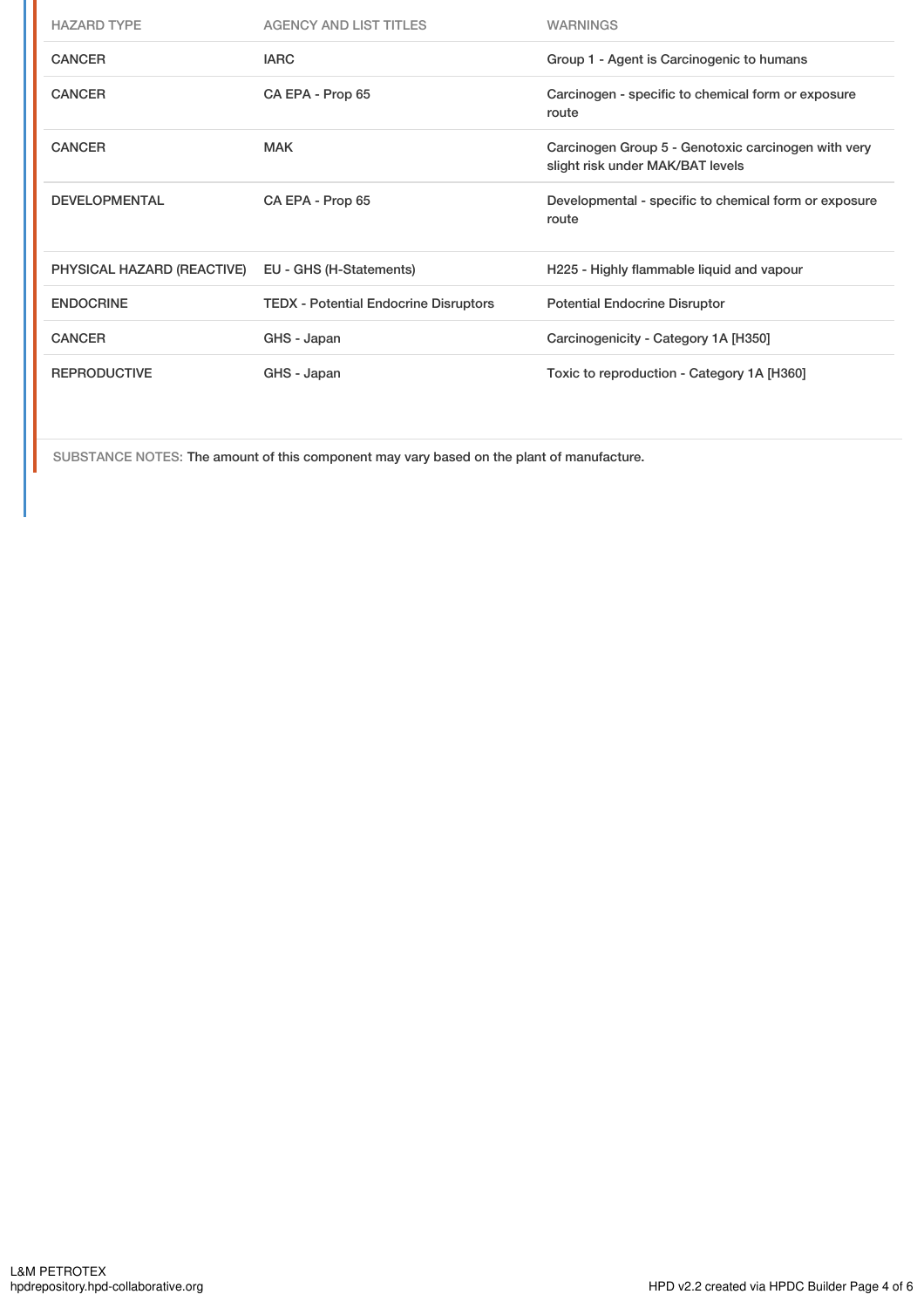This section lists applicable certification and standards compliance information for VOC emissions and VOC content. Other types of health or *environmental performance testing or certifications completed for the product may be provided.*

| <b>VOC EMISSIONS</b>                                                                                            | N/A                                         |                                    |  |  |  |  |  |
|-----------------------------------------------------------------------------------------------------------------|---------------------------------------------|------------------------------------|--|--|--|--|--|
| CERTIFYING PARTY: Self-declared<br>APPLICABLE FACILITIES: Applies to All Facilities.<br><b>CERTIFICATE URL:</b> | ISSUE DATE: 2020-10- EXPIRY DATE:<br>12     | <b>CERTIFIER OR LAB: LATICRETE</b> |  |  |  |  |  |
| CERTIFICATION AND COMPLIANCE NOTES: L&M™ PETROTEX™ has not been tested for VOC emissions.                       |                                             |                                    |  |  |  |  |  |
| <b>VOC CONTENT</b>                                                                                              | <b>TDS 251 "Low VOC LATICRETE Products"</b> |                                    |  |  |  |  |  |
| CERTIFYING PARTY: Self-declared<br>APPLICABLE FACILITIES: Applies to All Facilities.<br>CERTIFICATE URL:        | ISSUE DATE: 2020-08- EXPIRY DATE:<br>12     | <b>CERTIFIER OR LAB: LATICRETE</b> |  |  |  |  |  |

CERTIFICATION AND COMPLIANCE NOTES: Meets LEED v4.1 Credit "Low Emitting Materials" VOC Content Requirements per SCAQMD Rule 1113 (Default).

# **Section 4: Accessories**

This section lists related products or materials that the manufacturer requires or recommends for installation (such as adhesives or fasteners), maintenance, cleaning, or operations. For information relating to the contents of these related products, refer to their applicable Health Product *Declarations, if available.*

No accessories are required for this product.

# **Section 5: General Notes**

L&M™ PETROTEX™ meets the Living Building Challenge v4.0 requirement that the product does not contain any of the Red Listed Materials or Chemicals. Specifically, L&M PETROTEX does not contain the following: Antimicrobials (marketed with a health claim) •Alkylphenols and related compounds •Asbestos •Bisphenol A (BPA) and structural analogues •California Banned Solvents •Chlorinated Polymers, including Chlorinated polyethylene (CPE), Chlorinated Polyvinyl Chloride (CPVC), Chloroprene (neoprene monomer), Chlorosulfonated polyethylene (CSPE), Polyvinylidiene chloride (PVDC), and Polyvinyl Chloride (PVC) •Chlorobenzenes •Chlorofluorocarbons (CFCs) & Hydrochlorofluorocarbons (HCFCs) •Formaldehyde (added) • Monomeric, polymeric and organo-phosphate halogenated flame retardants (HFRs) •Organotin Compounds •Perfluorinated Compounds (PFCs) •Phthalates (orthophthalates) •Polychlorinated Biphenyls (PCBs) •Polycyclic Aromatic Hydrocarbons (PAH) •Short-Chain and Medium-Chain Chlorinated Paraffins •Toxic Heavy Metals - Arsenic, Cadmium, Chromium, Lead (added), and Mercury •Wood treatments containing Creosote, Arsenic or Pentachlorophenol. See Section 1 for Volatile Organic Compounds (VOC) (wet applied products) information.